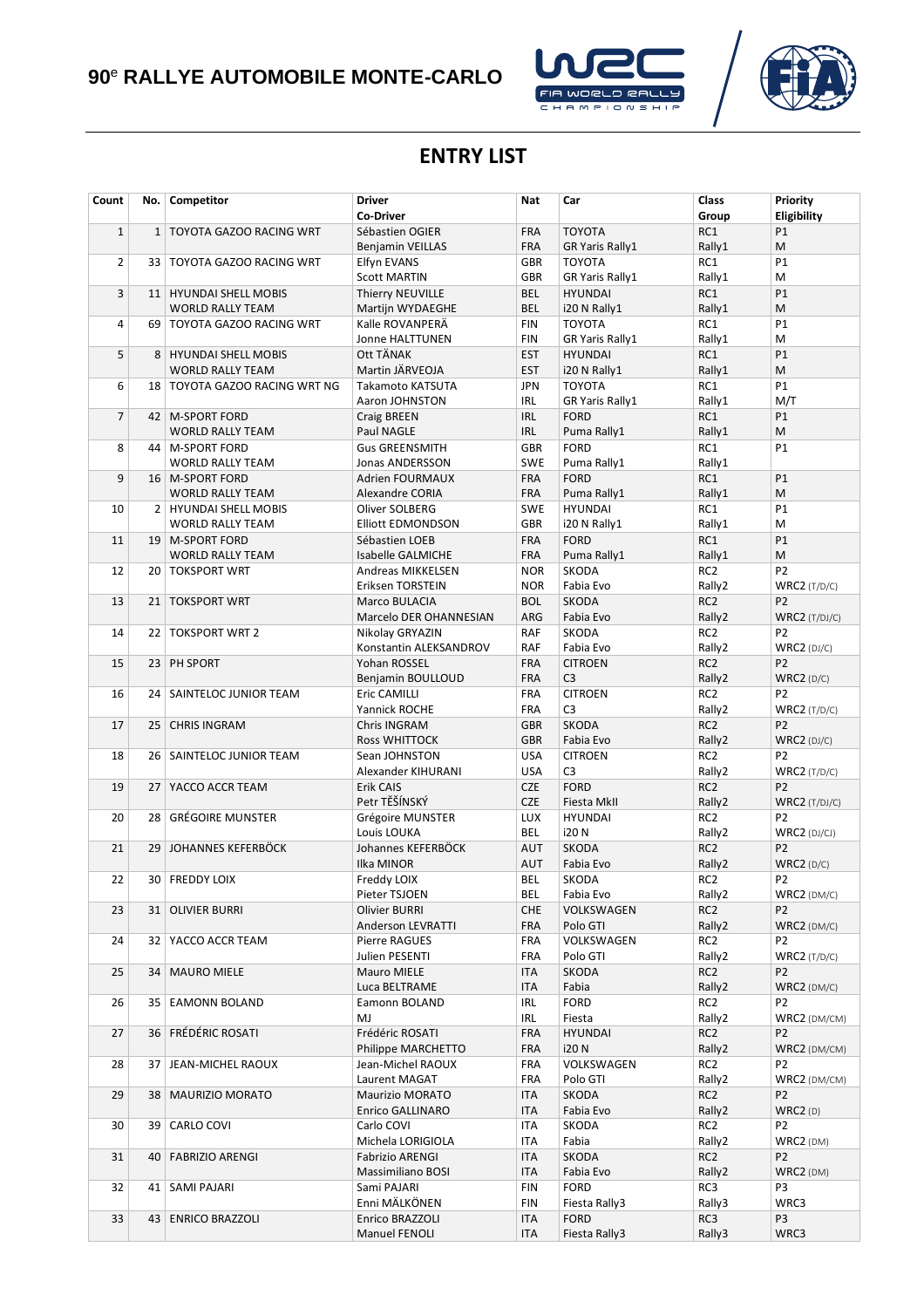## **90**<sup>e</sup> **RALLYE AUTOMOBILE MONTE-CARLO**





### **ENTRY LIST**

| Count | No.             | Competitor               | <b>Driver</b><br><b>Co-Driver</b> | <b>Nat</b> | Car            | Class<br>Group  | Priority<br>Eligibility |
|-------|-----------------|--------------------------|-----------------------------------|------------|----------------|-----------------|-------------------------|
| 34    | 45              | JAN ČERNÝ                | Jan ČERNÝ                         | <b>CZE</b> | <b>FORD</b>    | RC3             | P3                      |
|       |                 |                          | Petr ČERNOHORSKÝ                  | <b>CZE</b> | Fiesta Rally3  | Rally3          | WRC3                    |
| 35    | 46              | <b>MANU GUIGOU</b>       | Manu GUIGOU                       | <b>FRA</b> | <b>ALPINE</b>  | <b>RGT</b>      | RGT                     |
|       |                 |                          | Kévin BRONNER                     | <b>FRA</b> | A110           | <b>RGT Cars</b> | <b>RGT</b>              |
| 36    |                 | 47   FRANÇOIS DELECOUR   | François DELECOUR                 | <b>FRA</b> | <b>ALPINE</b>  | <b>RGT</b>      | <b>RGT</b>              |
|       |                 |                          | Jean Rodolphe GUIGONNET           | <b>FRA</b> | A110           | <b>RGT Cars</b> | <b>RGT</b>              |
| 37    | 48              | RAPHAËL ASTIER           | Raphaël ASTIER                    | <b>FRA</b> | <b>ALPINE</b>  | <b>RGT</b>      | <b>RGT</b>              |
|       |                 |                          | Frédéric VAUCLARE                 | FRA        | A110           | <b>RGT Cars</b> | RGT                     |
| 38    | 49              | <b>MARTIN RADA</b>       | Martin RADA                       | <b>CZE</b> | ABARTH         | <b>RGT</b>      | <b>RGT</b>              |
|       |                 |                          | Jaroslav JUGAS                    | <b>CZE</b> | 124 Rally      | <b>RGT Cars</b> | <b>RGT</b>              |
| 39    | 50              | <b>IAN CRERAR</b>        | lan CRERAR                        | CAN        | <b>ALPINE</b>  | <b>RGT</b>      | <b>RGT</b>              |
|       |                 |                          | Elise RACETTE                     | CAN        | A110           | <b>RGT Cars</b> | <b>RGT</b>              |
| 40    | 51              | <b>ALBERTO SASSI</b>     | Alberto SASSI                     | ITA        | ABARTH         | <b>RGT</b>      | <b>RGT</b>              |
|       |                 |                          | Gabriele ROMEI                    | ITA        | 124 Rally      | <b>RGT Cars</b> | RGT                     |
| 41    |                 | 52   ROBERTO GOBBIN      | Roberto GOBBIN                    | <b>ITA</b> | <b>ABARTH</b>  | <b>RGT</b>      | <b>RGT</b>              |
|       |                 |                          | <b>Fabio GRIMALDI</b>             | <b>ITA</b> | 124 Rally      | <b>RGT Cars</b> | <b>RGT</b>              |
| 42    | 53              | CRISTOPHE CASANOVA       | Christophe CASANOVA               | <b>FRA</b> | <b>ALPINE</b>  | <b>RGT</b>      | <b>RGT</b>              |
|       |                 |                          | Dominique CORVI                   | <b>FRA</b> | A110           | <b>RGT Cars</b> | <b>RGT</b>              |
| 43    | 54              | DG SPORT COMPETITION     | Stéphane LEFEBVRE                 | <b>FRA</b> | <b>CITROEN</b> | RC <sub>2</sub> |                         |
|       |                 |                          | Renaud JAMOUL                     | <b>BEL</b> | C <sub>3</sub> | Rally2          |                         |
| 44    | 55              | PHILIPPE BAFFOUN         | Philippe BAFFOUN                  | <b>FRA</b> | VOLKSWAGEN     | RC <sub>2</sub> |                         |
|       |                 |                          | Charlyne QUARTINI                 | <b>FRA</b> | Polo GTI       | Rally2          |                         |
| 45    |                 | 56   FRÉDÉRIK CASCIANI   | Frédérik CASCIANI                 | <b>FRA</b> | <b>SKODA</b>   | RC <sub>2</sub> |                         |
|       |                 |                          | Vincent DELAPLANCHE               | <b>FRA</b> | Fabia Evo      | Rally2          |                         |
| 46    | 57 <sup>1</sup> | <b>ELWIS CHENTRE</b>     | <b>Elwis CHENTRE</b>              | ITA        | SKODA          | RC <sub>2</sub> |                         |
|       |                 |                          | Massimiliano BAY                  | <b>ITA</b> | Fabia Evo      | Rally2          |                         |
| 47    | 58              | <b>MATTEO GAMBA</b>      | Matteo GAMBA                      | <b>ITA</b> | <b>SKODA</b>   | RC <sub>2</sub> |                         |
|       |                 |                          | Nicoló GONELLA                    | <b>ITA</b> | Fabia Evo      | Rally2          |                         |
| 48    | 59              | PIERRE PERGOLA           | Pierre PERGOLA                    | <b>FRA</b> | SKODA          | RC <sub>2</sub> |                         |
|       |                 |                          | Fabrice CORONA                    | <b>FRA</b> | Fabia          | Rally2          |                         |
| 49    | 60              | LUC PISTACHI             | Luc PISTACHI                      | <b>FRA</b> | <b>SKODA</b>   | RC <sub>2</sub> |                         |
|       |                 |                          | Laëtitia AUTHIER                  | <b>FRA</b> | Fabia          | Rally2          |                         |
| 50    | 61              | YANIS DESANGLES          | Yanis DESANGLES                   | <b>FRA</b> | SKODA          | RC <sub>2</sub> |                         |
|       |                 |                          | Nicolas THERON                    | <b>FRA</b> | Fabia          | Rally2          |                         |
| 51    |                 | 62   ALESSANDRO GINO     | Alessandro GINO                   | <b>ITA</b> | <b>HYUNDAI</b> | RC <sub>2</sub> |                         |
|       |                 |                          | Daniele MICHI                     | <b>ITA</b> | <b>i20N</b>    | Rally2          |                         |
| 52    | 63              | JÉRÔME AYMARD            | Jérôme AYMARD                     | FRA        | RENAULT        | RC4             |                         |
|       |                 |                          | Sandrine AYMARD BOUIX             | <b>FRA</b> | Clio RS        | R3T             |                         |
| 53    | 64              | <b>ZOLTÁN LÁSZLÓ</b>     | Zoltán LÁSZLÓ                     | <b>HUN</b> | <b>FORD</b>    | RC3             |                         |
|       |                 |                          | Tamás BEGALA                      | <b>HUN</b> | Fiesta Rally3  | Rally3          |                         |
| 54    | 65              | <b>CHRISTOPHE BERARD</b> | Christophe BERARD                 | <b>FRA</b> | RENAULT        | RC4             |                         |
|       |                 |                          | Christophe BERNABO                | <b>FRA</b> | Clio RS        | R3T             |                         |
| 55    |                 | 66   LIONEL GOUJON       | Lionel GOUJON                     | <b>FRA</b> | PEUGEOT        | RC4             |                         |
|       |                 |                          | Christophe LAPERRIERE             | FRA        | 208            | Rally4 / R2     |                         |
| 56    | 67              | NICOLAS D'ULIVO          | Nicolas D'ULIVO                   | <b>FRA</b> | <b>FORD</b>    | RC4             |                         |
|       |                 |                          | Angélique PAOLINI                 | FRA        | Fiesta         | Rally4 / R2     |                         |
| 57    |                 | 68 JASON BAILEY          | Jason BAILEY                      | CAN        | PEUGEOT        | RC4             |                         |
|       |                 |                          | Shayne PETERSON                   | CAN        | 208 Rally4     | Rally4          |                         |
| 58    |                 | 70   SACHA ALTHAUS       | Sacha ALTHAUS                     | <b>CHE</b> | RENAULT        | RC4             |                         |
|       |                 |                          | Lisiane ZBINDEN                   | <b>CHE</b> | Clio Rally4    | Rally4          |                         |
| 59    |                 | 71   JEAN MARC GUILLON   | Jean Marc GUILLON                 | <b>FRA</b> | PEUGEOT        | RC4             |                         |
|       |                 |                          | Guillaume FERRARI                 | FRA        | 208            | Rally4 / R2     |                         |
| 60    |                 | 72   MARC DESSI          | Marc DESSI                        | <b>MCO</b> | PEUGEOT        | RC4             |                         |
|       |                 |                          | Pamela DESSI                      | <b>MCO</b> | 208            | Rally4 / R2     |                         |
| 61    |                 | 73   JEAN PAUL PALMERO   | Jean Paul PALMERO                 | <b>MCO</b> | PEUGEOT        | RC4             |                         |
|       |                 |                          | Mattia PASTORINO                  | ITA        | 208            | Rally4 / R2     |                         |
| 62    |                 | 74   MARIJAN GRIEBEL     | Marijan GRIEBEL                   | DEU        | OPEL           | RC4             |                         |
|       |                 |                          | Alexander RATH                    | DEU        | Corsa Rally4   | Rally4          |                         |
| 63    | 75              | ROBERTO DAPRÀ            | Roberto DAPRÀ                     | ITA        | <b>FORD</b>    | RC4             |                         |
|       |                 |                          | Luca GUGLIELMETTI                 | ITA        | Fiesta         | Rally4          |                         |
| 64    |                 | 76   STYVE JUIF          | Styve JUIF                        | <b>FRA</b> | RENAULT        | RC4             |                         |
|       |                 |                          | Maxime BIEGALKE                   | FRA        | Clio RS Line   | Rally4          |                         |
| 65    | 77              | PIERRE TANCI             | Pierre TANCI                      | <b>FRA</b> | RENAULT        | RC5             |                         |
|       |                 |                          | Sébastien MALET                   | <b>FRA</b> | Clio RS Line   | Rally5          |                         |
| 66    |                 | 78   TIM VANPARIJS       | <b>Tim VANPARIJS</b>              | BEL        | RENAULT        | RC5             |                         |
|       |                 |                          | Kurt HEYNDRICKX                   | BEL        | Clio RS Line   | Rally5          |                         |